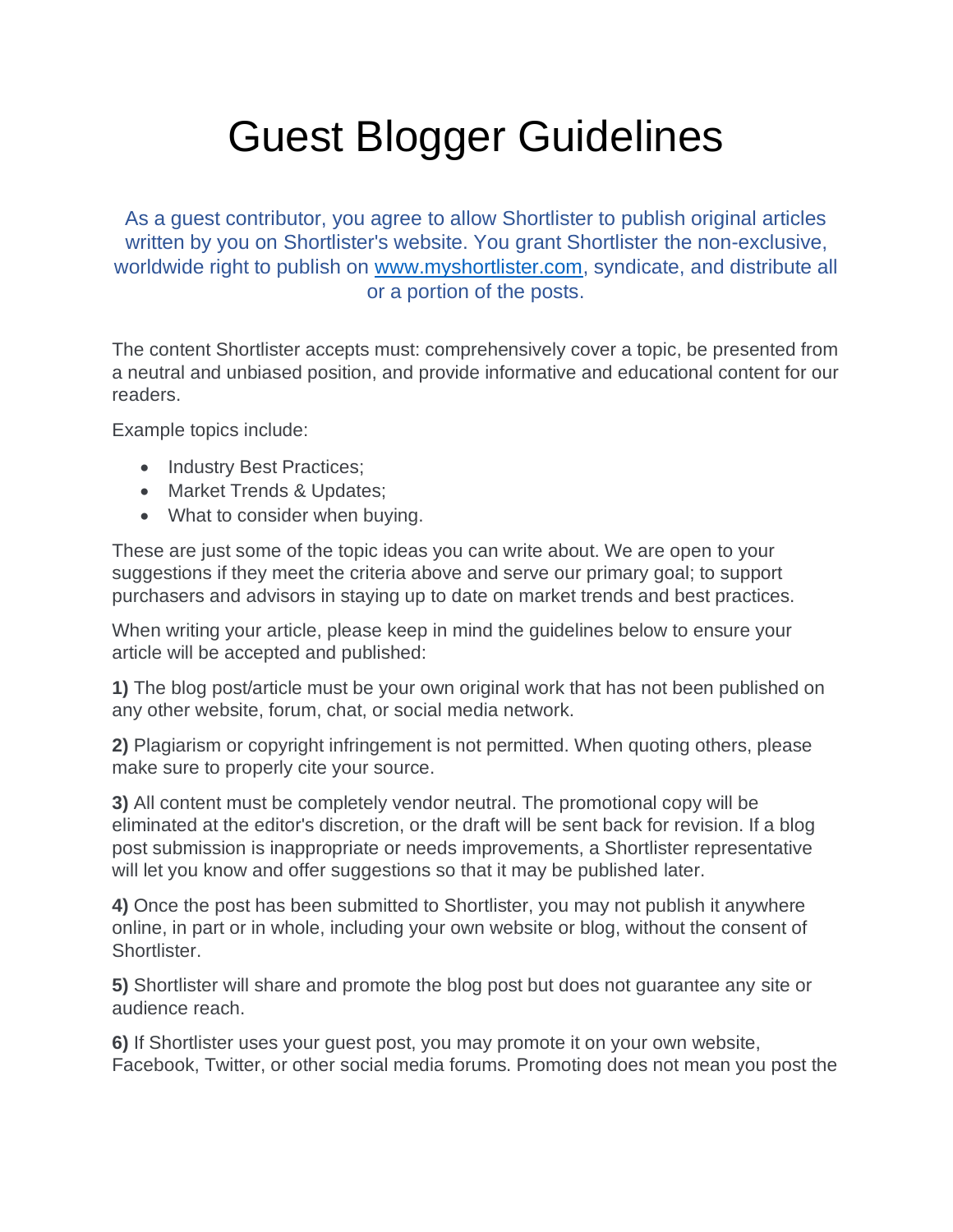entire article on these forums. You may include a link to your guest post and a short explanation of what the article is about.

**7)** Posts will acknowledge your authorship but will be the property of Shortlister.

**8)** Blog post writers may submit a short bio statement (no more than 50 words) that may or may not be used at the beginning/end of the article.

**9)** Blog post writers will be allowed to have one link to their website within the author acknowledgment. This may not be an affiliate link or point to an affiliate site. Shortlister reserves the right to remove the author acknowledgment link within Shortlister's sole discretion.

**10)** Links to any third-party site must be relevant to the topic and approved by Shortlister.

**11)** Affiliate links shall not be included in guest post submissions.

**12)** Shortlister reserves the right to add its own affiliate links where appropriate.

**13)** Excessive links or links that appear to be affiliated or spam-related will be removed at the discretion of Shortlister.

**14)** All search engine optimization ("SEO") information, such as anchor text or alt tags, will be reviewed and subject to inclusion at the discretion of Shortlister.

**15)** We do not pay for submissions. If you decide to submit a post to our site, you do so with the knowledge that you shall not be entitled to any compensation for writing the post or for any other compensation related to the post.

**16)** Shortlister welcomes images to accompany your guest post if they meet the following requirements:

**a)** The blog post writer must be the copyright holder of the image OR the image must be licensed under an appropriate creative commons license or in the public domain. Proof must be submitted along with an image showing that it does not infringe copyright laws.

**b)** Shortlister reserves the right to change/edit/or add an image if necessary.

**c)** If people are included in the image, then the blog post writer must provide a written release allowing likeness.

**d)** Image submissions must be relevant to the post.

**e)** Shortlister reserves the right to deny or remove any image it deems inappropriate or contrary to the values of the Shortlister company and brand.

**17)** All blog posts are reviewed and approved by Shortlister before posting.

**18)** Submissions should be kept between 500 – 1500 words.